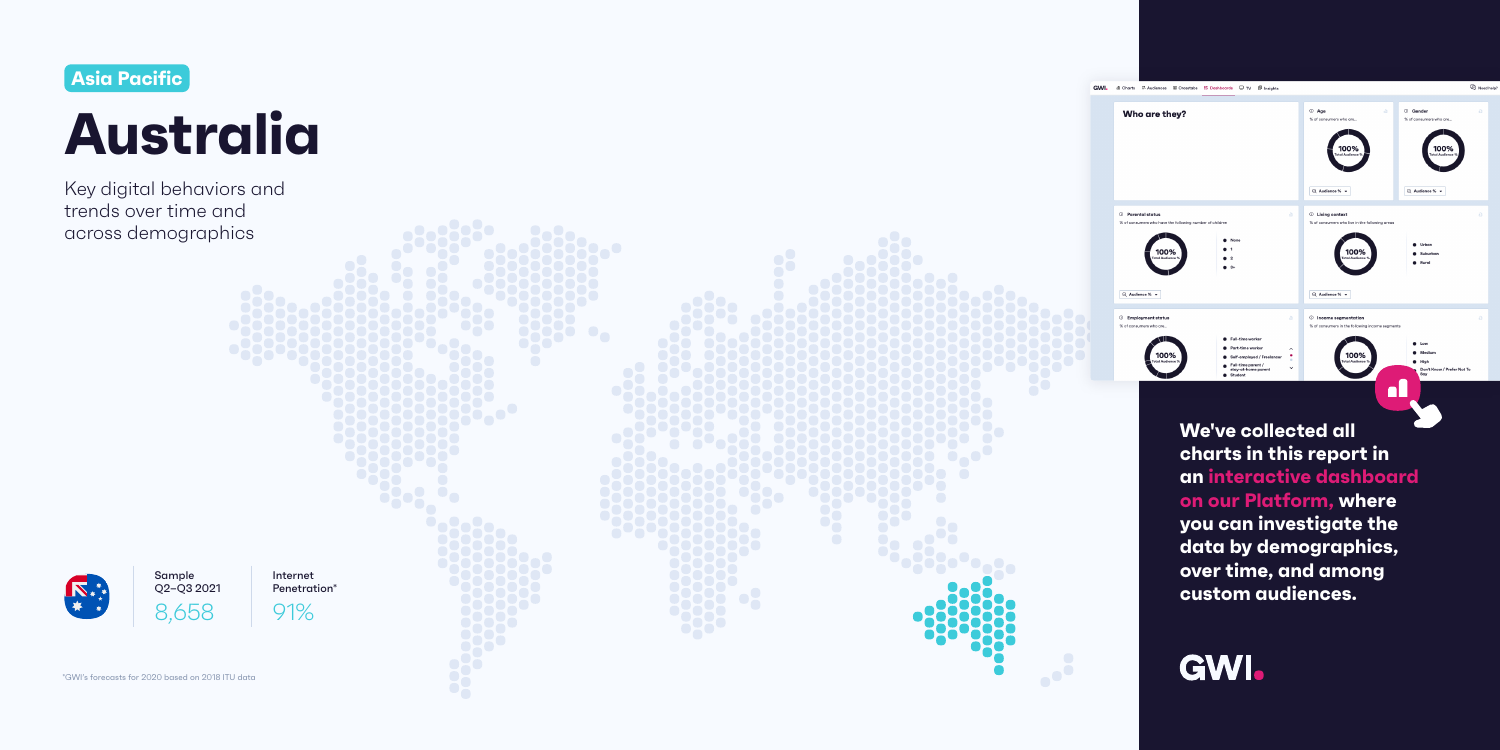**Who are they? Global average %** 

 $\frac{00}{1}$ 





Value for money

# Relaxing experience

Weather/time of year

Being able to visit friends/family

Cultural experience







#### **Income segmentation**

|                 | 61 |          | 12            |
|-----------------|----|----------|---------------|
| $\overline{64}$ |    | 24       | $\mathbf{12}$ |
| Urban           |    | Suburban | Rural         |

| Swimming                | $26\quad 26$ |  |
|-------------------------|--------------|--|
| Soccer                  | 14 22        |  |
| <b>Exercise classes</b> | 13 14        |  |
| Cycling                 | 13 21        |  |
| <b>Tennis</b>           | 12 10        |  |

## **Top 5 sports played**

| <b>Lifestyle</b><br>% who do the following<br>at least once a week |    |       | <b>Future outlook</b><br>% who think the following will<br>get better in the next 6 months |    |
|--------------------------------------------------------------------|----|-------|--------------------------------------------------------------------------------------------|----|
| Drink alcohol                                                      |    | 44 29 | The environment                                                                            | 44 |
| Eat out at a restaurant $\,$ 21 $\,$ 26 $\,$                       |    |       | Your personal finances<br><b>57</b><br>43.                                                 |    |
| Eat fast food                                                      |    | 33 30 | The economy of the                                                                         | 52 |
| Visit the cinema                                                   | 13 | 13    | country where you live                                                                     |    |
|                                                                    |    |       |                                                                                            |    |

| Go running    | 35 55 |       |
|---------------|-------|-------|
| Go to the gym |       | 33 38 |

#### **Exercise**

% who do the following at least once a week

## **Travel behaviors**

% who do the following at least once every 6 months

## **Top 5 travel influences**

% who say the following have most impact on where they travel for a vacation

| I believe all people should have equal rights |
|-----------------------------------------------|
| I always try to recycle                       |
| I am interested in other cultures/countries   |
| I like to know what is going on in the world  |
| I like to explore the world                   |

| Full-time worker              | 39 51 |                |
|-------------------------------|-------|----------------|
| Part-time worker              | 20    | 8              |
| Self-employed/freelancer      | 6     | 11             |
| Full-time/stay-at-home parent | 6     | $\mathbf{B}$   |
| Student                       | 9     | 15             |
| Unemployed                    | 11    | $\overline{7}$ |
| Retired                       | 6     | 3              |
| Other                         | 3     | 2              |

# **65 57 58 39 53 46 50 48 49 48**

# **Australia % What's their lifestyle? Generally a subset of the Manufaxia Manufaxia Manufaxia Manufaxia Manufaxia Manufaxia Manufaxia Manufaxia Manufaxia Manufaxia Manufaxia Manufaxia Manufaxia Manufaxia Manufaxia Manuf**

## **Top 5 interests**

#### **Employment status**

#### **Character**

## **Self-perceptions**

| Open-minded     | 65 56 |  |
|-----------------|-------|--|
| Creative        | 43 46 |  |
| Price-conscious | 43 41 |  |
| Confident       | 40 49 |  |
| Traditional     | 38 30 |  |

Domestic vacation **44% 45%** Vacation abroad **24% 28%**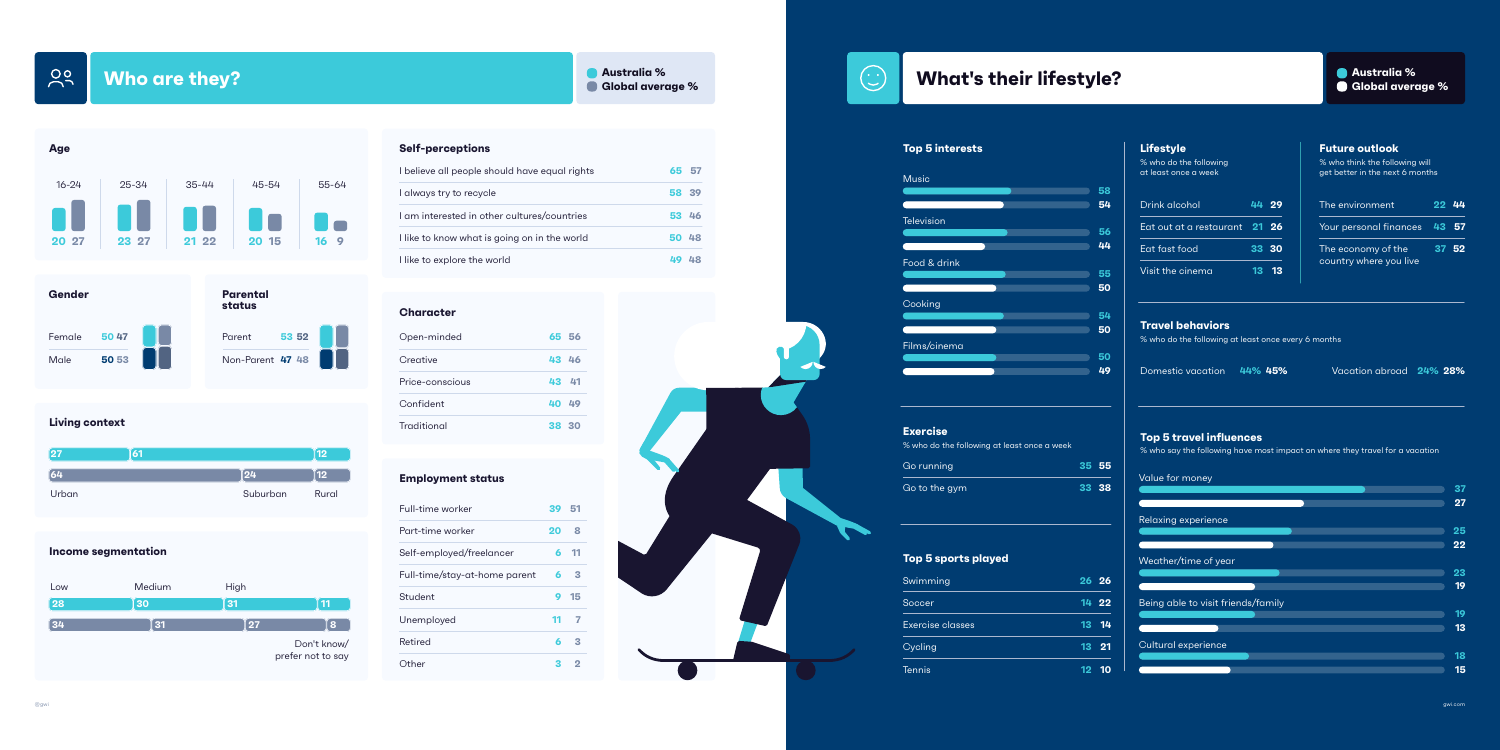| Enhanced camera capabilities e.g. dual-camera, better resolution |          |
|------------------------------------------------------------------|----------|
|                                                                  | 27<br>23 |
| The ability to control what personal data is being shared        |          |
|                                                                  |          |
|                                                                  |          |
| Biometric security features e.g. fingerprint scanners            |          |
|                                                                  |          |

# 38% 52%

**35**

#### Used/scanned a QR code

|            | <b>Desired mobile features</b>                                                                               |
|------------|--------------------------------------------------------------------------------------------------------------|
|            | % of mobile upgraders who say they're looking for<br>the following features when purchasing their next phone |
| 5G enabled |                                                                                                              |
|            |                                                                                                              |
|            |                                                                                                              |
|            | Enhanced camera capabilities e.a. dual-camera                                                                |

|                                            | 51<br>28 |
|--------------------------------------------|----------|
| Made a video call or used FaceTime         |          |
|                                            | 31<br>38 |
| Used an image recognition tool             |          |
|                                            | 16<br>30 |
| Tracked your screen time or set app limits |          |
|                                            | 13<br>10 |

|                                                                    | iPhone       |                |
|--------------------------------------------------------------------|--------------|----------------|
| $\overline{\phantom{a}}$                                           | Samsung      | <b>SAMSUNG</b> |
| $\left( \begin{array}{c} \nearrow \\ \searrow \end{array} \right)$ | Google Pixel | <b>Pixel</b>   |
| $\perp$                                                            | Oppo         | oppo           |
|                                                                    | <b>Nokia</b> | <b>NOKIA</b>   |

| 56 43 |                |
|-------|----------------|
| 45 51 |                |
|       | 7 <sub>2</sub> |
|       | 7 <sub>7</sub> |
|       | 5 4            |





**Smart speaker**  $(e.g.$ 

**Sm**  $(e.g.$ 

**Sm**  $(e.g.$ 

I worry about how companies use my personal data online

I prefer being anonymous online

I worry I spend too much time on my smartphone

I am comfortable with my apps tracking my activity



Plan to buy a new phone or<br>upgrade in the next 12 months

**43 44**

**38 34**

**34 31**

**29 31**

**28 27**

#### **Attitudes to technology**

% who feel the following describe them

I am confident using new technology

#### **Mobile actions**

% who say they have done the following mobile actions in the last month

#### **Top 5 handset brands for next purchase**

Mobile **PC/Laptop**  $\blacksquare$  PC/Laptop  $\blacksquare$  are buy a new phone. Global figures in this chart exclude China or buy a new phone. Global figures in this chart exclude China

Average h:mm per day typically spent online on the following devices

| rt speaker<br>ople HomePod)                         | Australia | Global<br>76% 64% |
|-----------------------------------------------------|-----------|-------------------|
| rt utility product<br>motely controlled thermostat) |           | 31% 44%           |
| rt security product<br>motely controlled doorbell)  |           | 30% 43%           |

# **Top 5 electronics**

**Purchased in the last 3-6 months** 

**Planning to purchase** 

| Headphones/earphones  | 10<br>23                           |
|-----------------------|------------------------------------|
| Laptop                | 21 14                              |
| Computer/video games  | 17 <sup>2</sup><br>$\overline{1}1$ |
| <b>Flat-screen TV</b> | 14<br>11                           |
| <b>Tablet</b>         | 3                                  |

1. 2. 3.  $\perp$ . 5.



# **Smart home product ownership**

% of smart home product owners who say they own the following



# **Time spent online**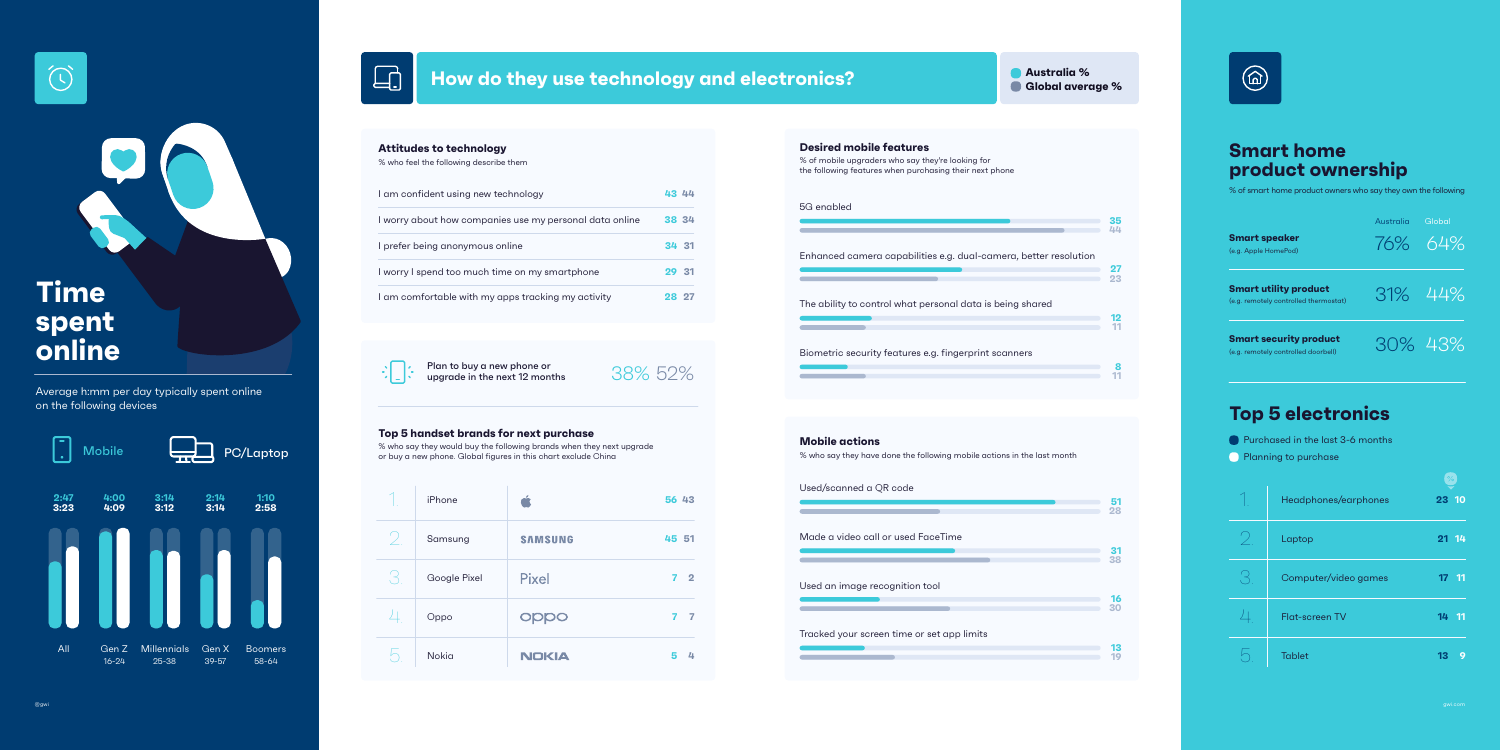





# $\mathcal{P}$

# **What media do they consume? Generally a straig with the straig of the straig with the straig of Australia %**

Australia Global





Average time spent per day on the following types of media in h:mm





**9%**

**6%**

#### **Spectator gaming engagement**

% who have done the following in the last month

#### **TV behaviors**

% who have watched the following in the last month

| On-demand TV/a streaming service | 90 94 |
|----------------------------------|-------|
| Live TV/a TV channel             | 83 88 |
| Recorded TV                      | 20 24 |

## **Gaming devices**



% who use the following devices to play games

|                              | <b>Netflix</b>         | <b>NETFLIX</b>                       | 61 41 |
|------------------------------|------------------------|--------------------------------------|-------|
| $\bigvee$                    | YouTube                | <i><b>VouTube</b></i>                | 54 54 |
| $\left\langle \right\rangle$ | Disney+                | $\sum_{i=1}^{n}$ isnep $\frac{1}{n}$ | 25 10 |
|                              | 7plus (Australia only) |                                      | 25    |
| $\bigcup$                    | Amazon Prime Video     | prime video                          | 23 23 |

#### **Top 5 streaming services**

% who have used the following in the last month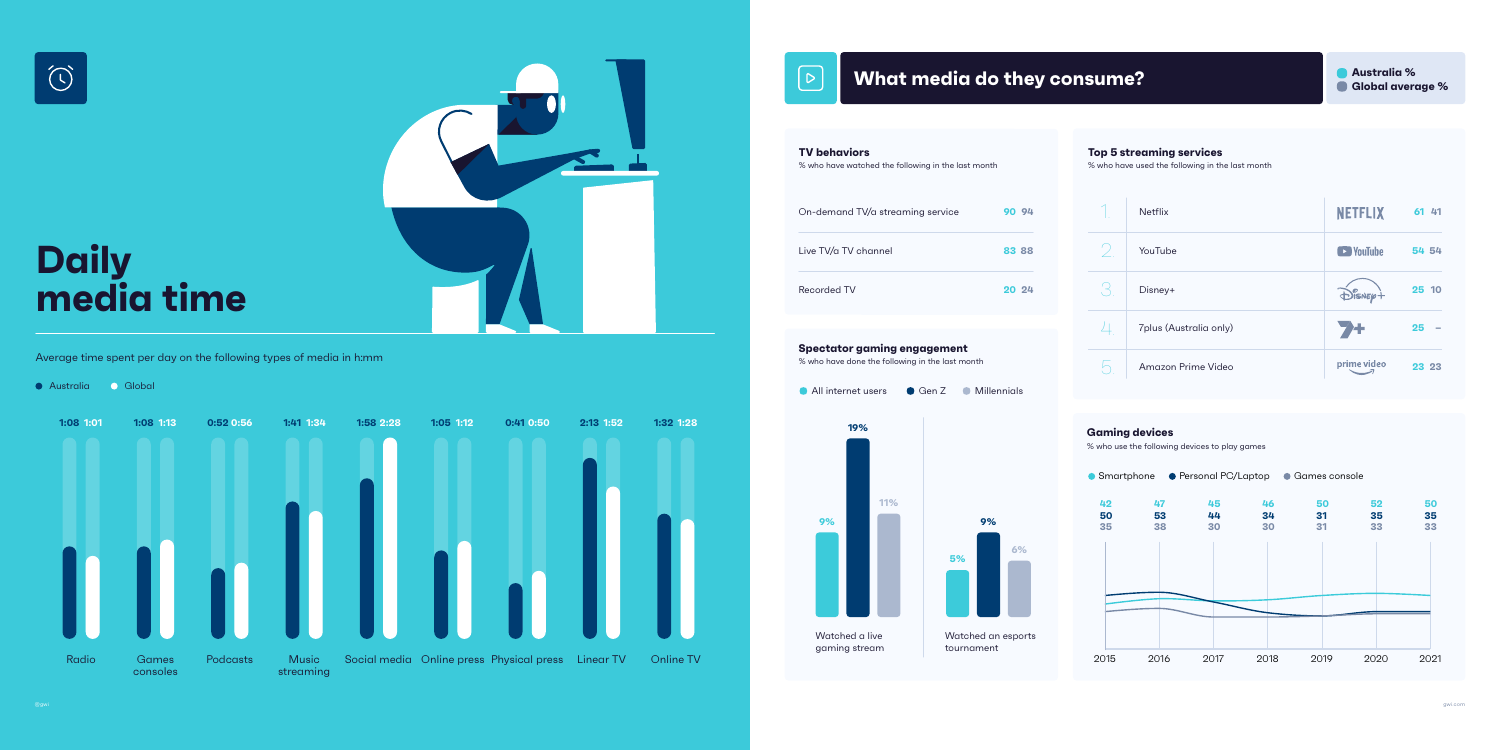# **How do they use social media? General and Service Service Service Service Service Service Service Service Service Service Service Service Service Service Service Service Service Service Service Service Service Service S**

@gwi gwi.com

| I worry I spend too much time on social media |    |
|-----------------------------------------------|----|
|                                               | 26 |
|                                               | 28 |
| I am using social media less than I used to   |    |
|                                               | 25 |
|                                               | 23 |
| I think social media is good for society      | 22 |
|                                               | 37 |
| I feel using social media causes me anxiety   |    |
|                                               |    |
|                                               |    |
|                                               |    |



Companies/brands you purchase from

Companies/brands you're considering purchasing from

22% 23%

18% 21%

## **Accounts followed**

| Keeping in touch with friends/family | 54 48 |
|--------------------------------------|-------|
| Filling spare time                   | 38 36 |
| Reading news stories                 | 25 35 |
| Finding content                      | 25 31 |
| Finding inspiration for things       | 22 28 |

#### **Top 5 reasons for being on social**

% who say the following are main reasons for using social media

| Liked/followed a brand on social            | 18 23     |
|---------------------------------------------|-----------|
| Visited a brand's social network page       | $-21$     |
| Used a social networking "share" button     | 13        |
| Clicked on a sponsored post on social       | 12 16     |
| Unliked/stopped following a brand on social | -13<br>12 |

## **Brand interactions on social**

% who have done the following in the past month

#### **Attitudes toward social**

% who say the following describe them

# **Australia % Top 10 social platforms in Australia**





 $\rightarrow$ 



Note that global figures in this chart exclude China.







% of internet users who visit the following platforms at least once a day

Snapchat

Facebook Instagram Apple iMessage Facebook Messenger





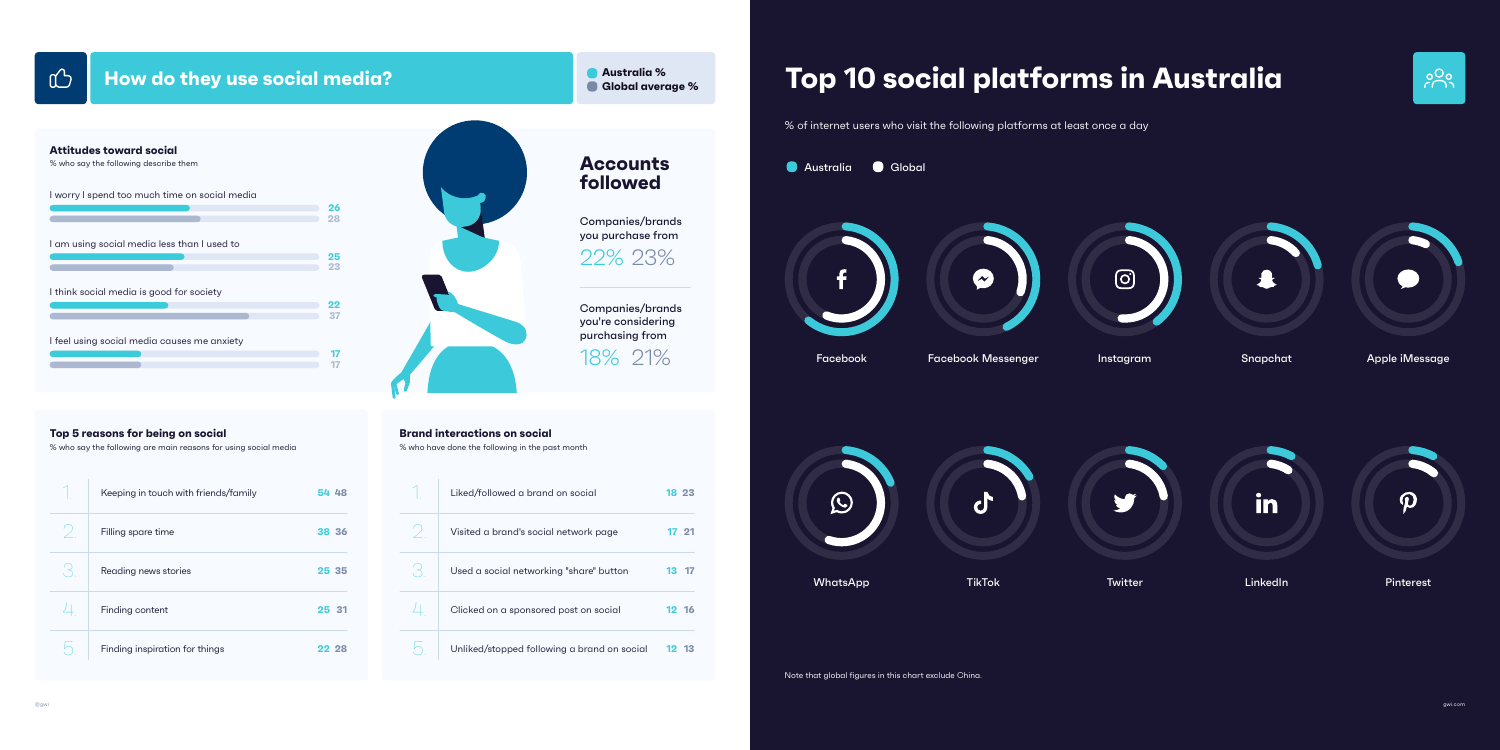$m$ 

# **How do they make purchases? Global average %** and the state of the state of the state of the state of the state of the state of the state of the state of the state of the state of the state of the state of the state of





# **Purchase preferences**

% who say they'd rather do the following

**Online purchases** % who have purchased the following products online

| Global average<br>$\bullet$ | ℅        | % change<br>since Q1 2020 |
|-----------------------------|----------|---------------------------|
|                             | 26<br>33 | $+9%$                     |
|                             | 24<br>38 | $+38%$                    |
| care                        | 23<br>36 | $+43%$                    |
|                             | 20<br>31 | $+1%$                     |
| Ś                           | 17<br>26 | $+44%$                    |
|                             | 17<br>14 | $-26%$                    |
|                             | 16<br>21 | $+35%$                    |
| are                         | 15<br>22 | $+107%$                   |
|                             | 14<br>22 | $+19%$                    |
|                             | 13<br>13 | $+47%$                    |



| <b>Brand<br/>qualities</b>    |  |
|-------------------------------|--|
| % who say they want brands to |  |



67% 55%

48% 44%

43% 43%

| Ads seen on TV                | 37 31 |
|-------------------------------|-------|
| Search engines                | 37 32 |
| Word-of-mouth recommendations | 33 28 |

# $\mathbf{B}$

 $\bigoplus$ 

(၀)

 $\boldsymbol{\varpi}$ 

| Search engines      | 6049  |
|---------------------|-------|
| Product/brand sites | 38 35 |
| Consumer reviews    | 35 37 |

| High-quality products  | 45 47 |
|------------------------|-------|
| <b>Rewards</b>         | 4340  |
| Great customer service | 37 34 |

#### **Brand/product discovery**

% who discover brands/products via the following

| <b>drivers</b> | <b>Online purchase</b>                                                   | Free delivery         | 62 51 |
|----------------|--------------------------------------------------------------------------|-----------------------|-------|
|                | % who are most likely to<br>buy a product online due<br>to the following | Coupons and discounts | 37 39 |
|                |                                                                          | Loyalty points        | 35 26 |

#### **Online brand/ product research**

% who use the following for more information about a brand/product

#### **Brand advocacy**

% who are motivated to advocate a brand online by the following

# **Purchase journey**



o be the following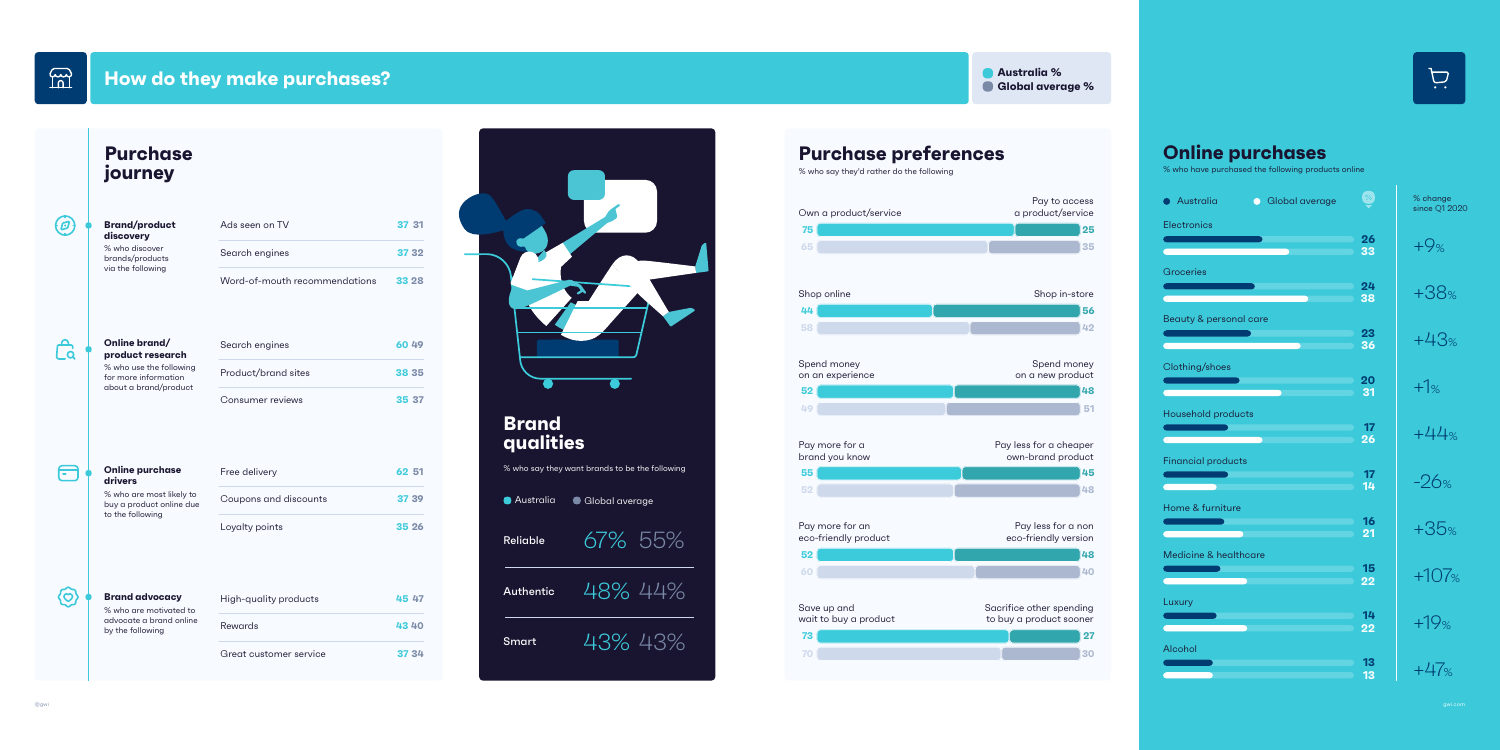## **Cryptocurrency investments**





# **Buy now, pay later service adoption**



14% 17% 13% 4%

% who have used a buy now, pay later service online in the last week

Australia Global

#### **Insurance purchases**

% who say they have purchased/are planning to purchase the following types of insurance

**Purchased in the last 3-6 months or online** Planning to purchase



 $\bullet\bullet\bullet$  $\overline{\phantom{0}}$ 

- **Work exclusively remotely** 
	-
- **Work mostly in the office**
- Work exclusively in the office

# **Commute habits & the future of work**





## **Future working space vs preference**

% of professionals who say the following are their company's future working arrangement/their preferred future working space

Future working space





The figures on this page come from our GWI Core survey conducted in Q2-Q3 2021 and GWI Work from Q3 2021

 $\overline{\mathbb{C}}$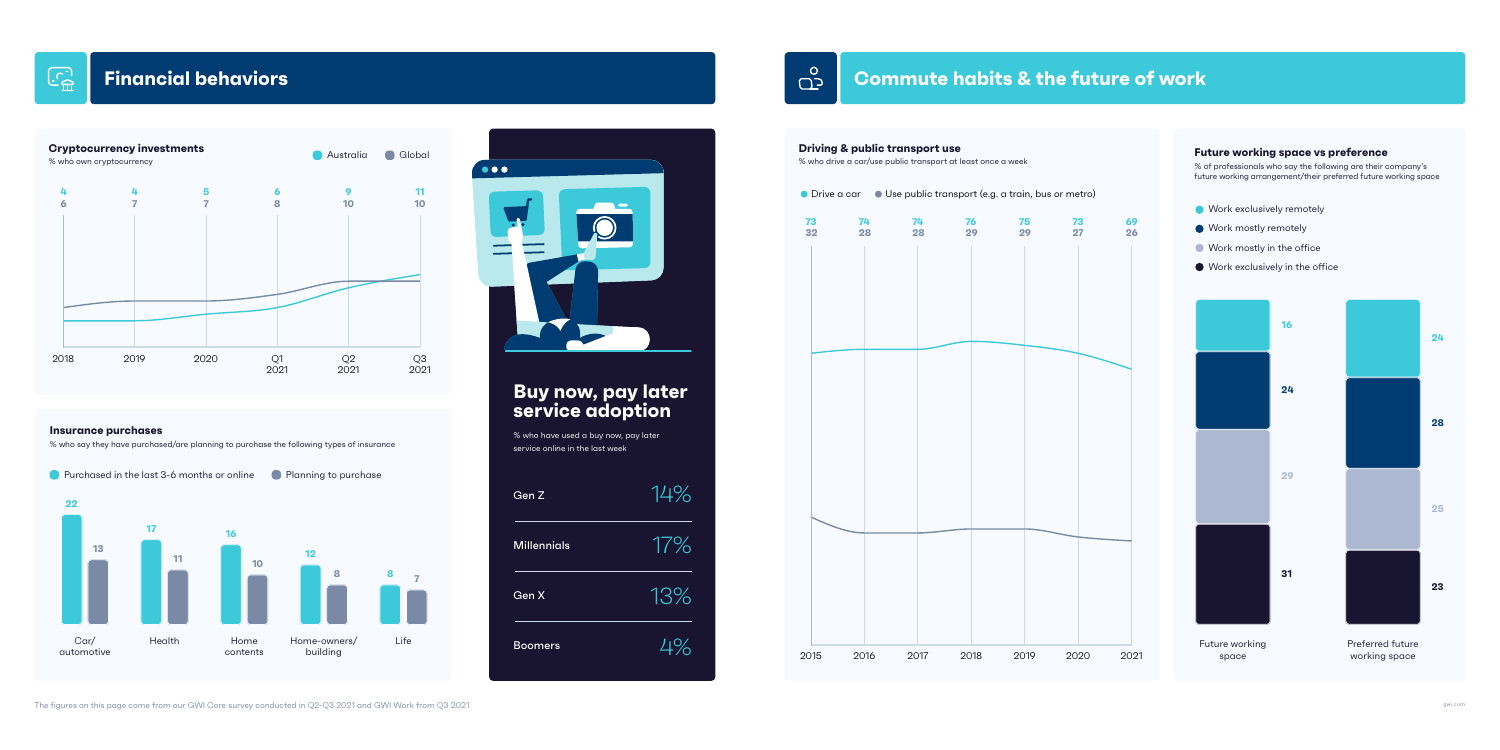gwi.com



## **Vacation behaviors**

 $\bigoplus$ 

% who say they do the following at least once every 6 months